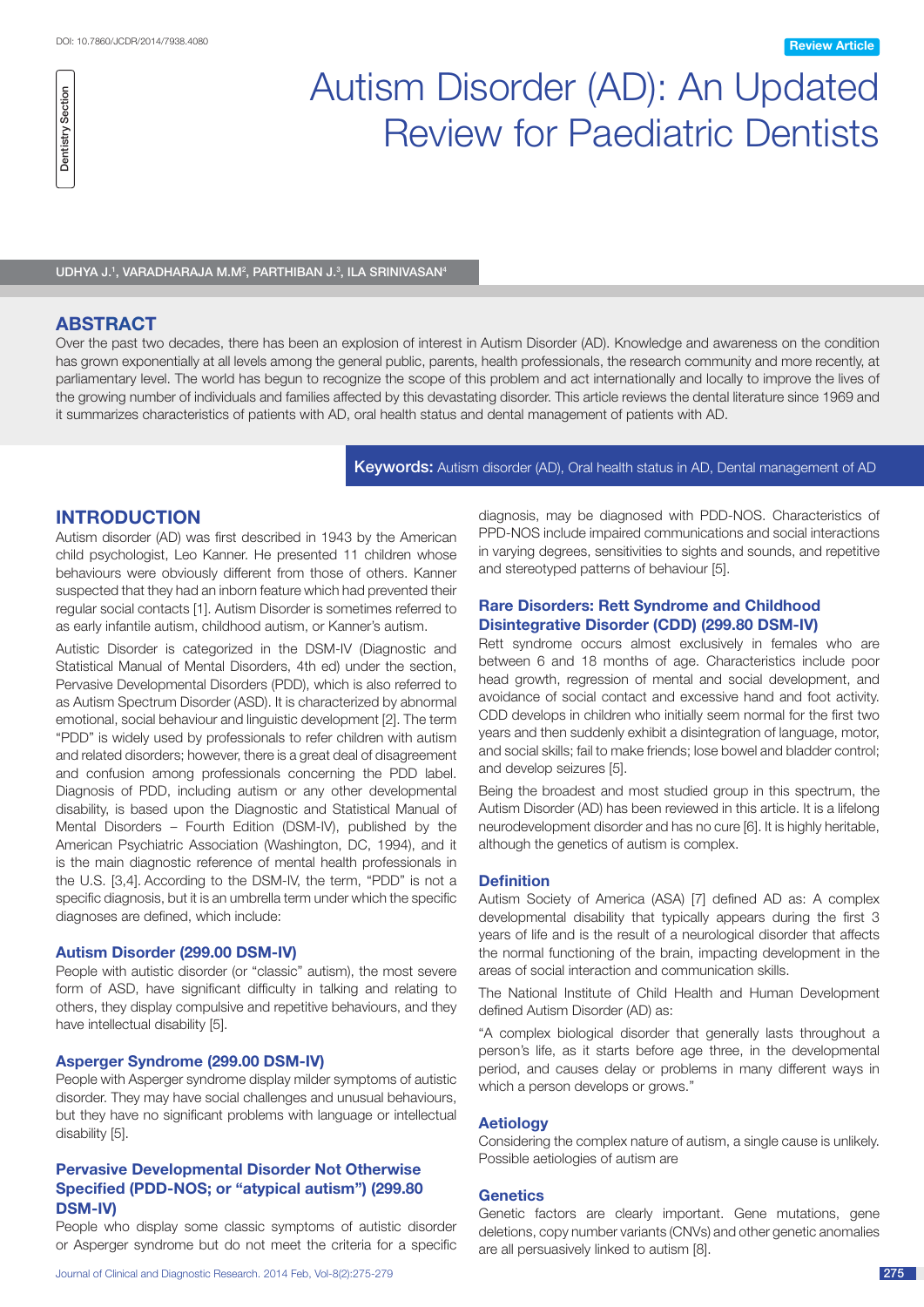Autism affects approximately three times as many males as females. Taken together with studies which have looked at families and twins, the results suggest that autism has a genetic component [9]. It is likely that a number of genes are involved. However, the exact mechanism by which genes are implicated in autism is unclear and this is an important focus for future research. In addition, future studies aim to determine how genes interact with environmental factors in autism [6].

## **Biology of Brain**

Strong evidence suggests that AD is an organically based neurodevelopment disorder which is associated with abnormalities in brain structure and function. Characteristic findings are a

- i. Reduced number of purkinje cells in the posterior inferior regions of the cerebellar hemisphere.
- ii. Truncation in the dendritic tree, development of neurons in the limbic system [8,10].
- iii. Hypoplasia of cerebellar lobules VI and VII [11].
- iv. Size of the brain stem structures and the entire cerebellar vermis and their components were significantly smaller in an autistic group than in control group, which was found on using magnetic resonance imaging [12].

#### **Prenatal Factors**

Intrauterine viral infections or metabolic disorders may play an important role in the pathogenesis of AD [12]. Intrauterine exposures to the teratogenic drugs, thalidomide and valproate have been implicated as the cause of autism in few affected children [13].

## **Coexisting Medical Conditions**

- i. Seizure disorder
- ii. Fragile –X syndrome is found in 2-5 % of autistic individuals and it represents the largest known subgroup of patients with AD, with known aetiology [14].
- iii. Tuberous sclerosis complex (TSC): 0.4-3% of patients with AD had TSC and 17-58 % of subjects with TSC had AD [15].
- iv. Autism patients have allergies, immune system problems, gastrointestinal disturbances and seizures. Dentists must be aware of these co-morbid conditions so that they can give optimal care to the children with autism disorder [16].
- v. Neuropsychiatric disorder: Developmental delay, dysmorphic features, obstetric complications, an unequal sex ratio, and extremes of head size represent nonspecific signs of autism [17].

#### **Prevalence Rate of Autism**

Autism is a global health crisis that knows no borders - it does not discriminate individuals, based on nationality, ethnicity or social status. Centers for Disease Control and Prevention, or CDC, conducts year-round studies that relate to and indicate the incidence and prevalence of autism. They also provide systematic public health monitoring of a wide range of diagnosed disorders. Their research is held to the highest standards of validity and reliability. The CDC defines persons with Autism Spectrum Disorder (ASD) as those who demonstrate "impairments in social, communicative and behaviour development, that typically are present before age of 3 years and are often are accompanied by abnormalities in cognitive functioning, learning, attention and sensory processing" (Centers for Disease Control and Prevention, 2011) [18].

Worldwide, population-based studies which were conducted before 1985 have identified the prevalence of autism and related conditions among children who were under 18-years-old, to be approximately 0.5 per 1,000 children. The CDC's most recent studies suggest that children who meet the "Autistic Disorder" criteria range in numbers of up to 12 per 1,000 children, worldwide. In the USA, rates of autism climbed "greater than tenfold" from rates which were

identified during the 1980s, to a current estimate of 1 in 110 children (1%) [19].

Prevalence rates per country are difficult to determine. Posserud et al., [20] and Wong [21] calculated and identified respective country's approximate prevalence rates of autism diagnoses of children living in other countries throughout the world and combined as follows:

- Australia: 6.25 in 1000
- • China: 1.1 in 1000
- Denmark: Nearly 9 in 1000
- • India: 1 in 250
- Japan: Nearly 3 in 1000
	- Mexico: 2 to 6 per 1000
- • Canada: 1 in 154
- Sweden: 1 in 188
- Finland: 1 in 833
- • Denmark: 1 in 833
- Iceland: 1 in 769
- Philippines: 500,000 children, total

Given this statistic, it is likely that dentists will treat patients with an AD in their practice. Therefore, having an understanding of AD is essential for planning effective patient treatment.

#### **Diagnosis of AD**

ADs are diagnosed by looking at a child's behaviour and development. No medical tests such as blood tests or biopsies can be performed to diagnose AD. Diagnosing AD involves a two step process; first step is a developmental screening, followed by a comprehensive diagnostic evaluation. A general developmental screening is performed for children during regular paediatric checkups. The screening determines whether children are learning basic skills, such as learning skills, speech, behaviours, and movement, at the appropriate time. Age intervals for developmental screenings are 9, 18, and 24 to 30 months. Developmental screenings which are specifically designed to look for AD should be performed at 18 and 24 months of age. Examples of such screenings are the Modified Checklist for Autism in Toddlers (M-CHAT) and Screening Tool for Autism in Toddlers and Young Children (STAT).

After a developmental screening, the next step for diagnosing AD is a comprehensive diagnostic evaluation. This incorporates a thorough review of the child's behaviour and development, interview with the parents, hearing and vision tests, and genetic and neurological tests. The evaluation may require referrals to specialists such as developmental paediatricians, child neurologists, psychologists, and psychiatrists. Comprehensive testing will help in ruling out other conditions or disorders such as hearing loss which is unrelated to AD [22].

The National Autism Plan for Children (NAPC) [16] has provided a template for professionals.

The diagnostic criteria for autism [Table/Fig-1] require the presence of 6 symptoms from 3 categories:

- Impaired reciprocal social interaction (at least 2 symptoms),
- Impaired communication (at least 1 symptom),
- Restricted, repetitive, or stereotyped behaviours (at least 1 symptom).

These criteria reflect the central role of deficits in social behaviour in children with ADs.

Early diagnosis of AD has many advantages for the child and family. These include [3]:

- Early information about education and support;
- Earlier access to targeted social, communication, behavioural interventions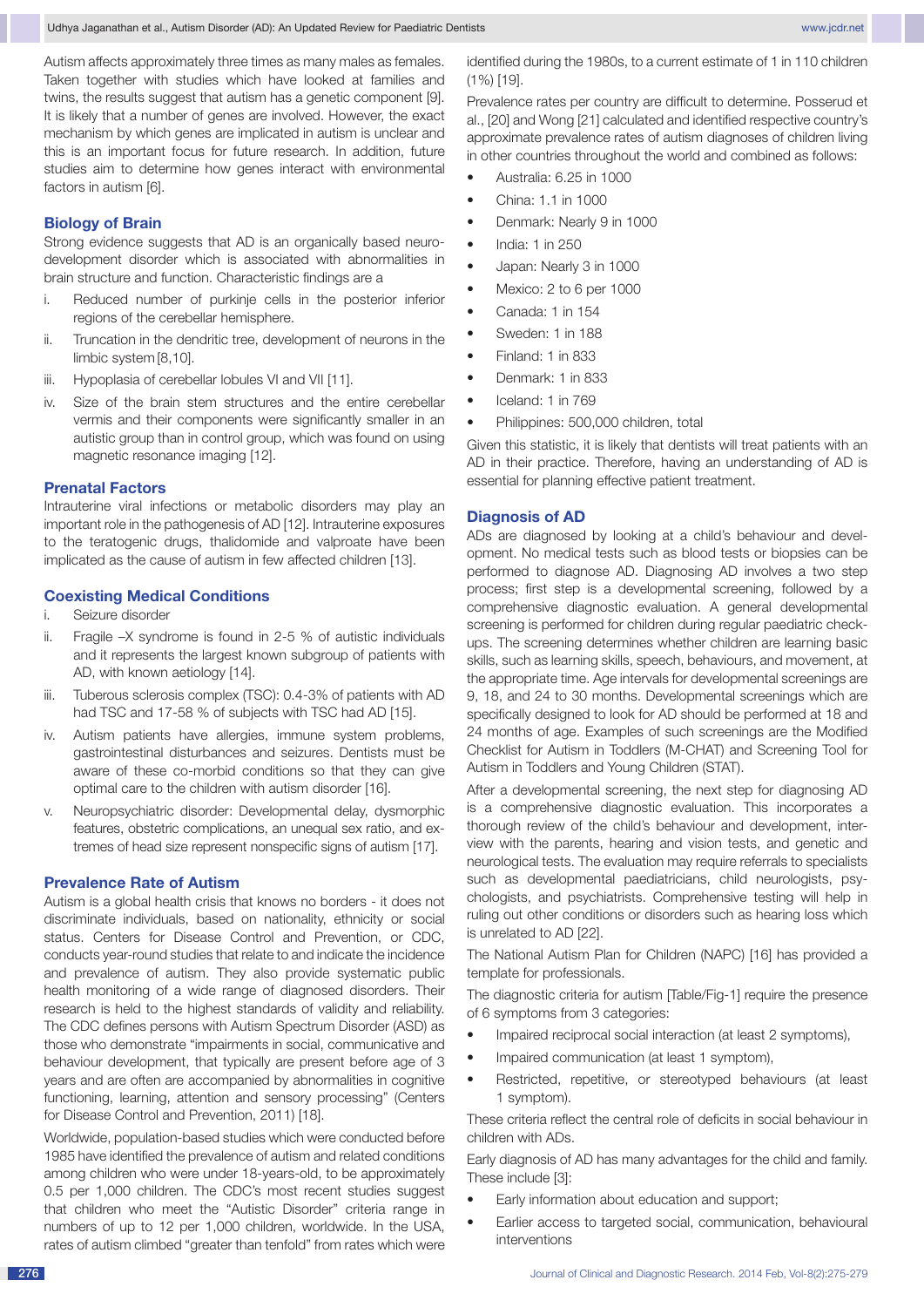- A. A total of 6 items from the following criteria 1, 2, and 3, with atleast 2 from criterion 1 and 1 each from criteria 2 and 3
	- 1. Qualitative impairment in social interaction as manifested by at least 2 of the following:
		- a. Marked impairment in the use of multiple nonverbal behaviors such as eye-to-eye gaze, facial expression, body posture, and gestures to regulate social interaction
		- b. Failure to develop peer relationships appropriate to developmental level
		- c. Lack of spontaneous seeking to share enjoyment, interests, or achievements with other people (e.g. lack of showing, bringing, or pointing out objects of interest)
		- d. Lack of social or emotional reciprocity.
	- 2. Qualitative impairments in communication as manifested by at least 1 of the following:
		- a. Delay in or total lack of development of spoken language (not accompanied by an attempt to compensate through alternative modes of communication such as gesture or mime)
		- b. In individuals with adequate speech, marked impairment in the ability to initiate or sustain a conversation.
		- c. Stereotyped and repetitive use of language or idiosyncratic language
		- d. Lack of varied, spontaneous make-believe play or social imitative play appropriate to developmental level.
	- 3. Restricted, repetitive, and stereotyped patterns of behaviour, interests, and activities as manifested by at least 1 of the following:
		- a. Encompassing preoccupation with 1 or more stereotyped and restricted patterns of interest that is abnormal either in intensity or focus
		- b. Apparently inflexible adherence to specific, nonfunctional routines or rituals
		- c. Stereotyped and repetitive motor mannerisms (e.g. hand or finger flapping or twisting, or complex whole-body movements
- d. Persistent preoccupation with parts of objects B. Delay or abnormal functioning in at least 1 of the following areas, with onset
	- before age 3 years:
	- 1. Social interaction<br>2. Language as use Language as used in social communication
	- 3. Symbolic or imaginative play
- C. Disturbance not better accounted for by Rett's disorder or childhood disintegrative disorder

**[Table/Fig-1]:** Diagnostic criteria for autistic disorder

Identification of co-morbid medical, developmental and psychiatric conditions.

## **Clinical Presentation**

The main challenge to the dental team may be the reduced ability of autistic patients in communicating and relating with others; further problems include

- 1. Uneven intellectual development.
- 2. Peculiar repetitive body movements.
- 3. Hyperactivity.
- 4. Limited attention span.
- 5. Low frustration threshold that may lead to temper tantrums or bizarre vocalization [23].
- 6. Although there appears to be no experimental verification, several publications have described autistic individuals as having high threshold to pain, which have concluded that short procedures may be carried out without local anaesthesia [24].
- 7. AD exhibits tactile and auditory hypersensitivity
- 8. It also exhibits exaggerated reactions to light and odours, so team should be prepared for unpredictable and unusual responses to sensory stimuli [3].
- 9. Some authors attribute a strong urge for soft, sticky, and sweet foods.
- 10. Patients with AD tend to dislike changes in their environment and need sameness and continuity [25].
- 11. They may react with tantrums over small environmental changes [26].
- 12. Self injurious behaviour (SIB)

SIB occurs in 4-5 % on individuals with different psychiatric conditions, especially in those with AD and brain damage. A change in daily routine may initiate or increase it. SIB may range from self-pinching or scratching to severe self-biting or head banging.

An injury might be done to either attract the attention of a family member or clinician or to avoid unwanted events. The prevalence of these lesions was 13%, [27] but it was far lower than that seen in other studies, in the order of 68% [28].

## **Oral Health Status**

Patients with AD do not present very specific oral disorders. They pose the greatest challenge for dentists, due to their complex and varied clinical manifestations.

#### **Dental Caries**

Shapira et al., [29] evaluated DMFT and found that institutionalized autistic individuals exhibited lower caries rate than institutionalized schizophrenics. The caries rate of autistic children in a day care facility was similar to that of their peers.

Lowe and Lindemann [30] assessed dental needs of AD patients by studying a group of 20 AD subjects and compared them to 20 nonautistic, age-matched controls. In the primary dentition, the patients with AD demonstrated a significantly higher caries rate (dmf) than the controls during initial examination, but at recall examinations, dmf values were comparable. In patients with permanent dentition, both at baseline and recall, DMF scores were not different between the groups. A low incidence of dental caries was mentioned by Kamen and Skier [31].

Kopel stated that patients with AD did not exhibit any unique features of hard or soft intra- or perioral tissues and that the prevalence of dental disease in them was similar to that seen in other children [32]. In a recent study, autistic individuals were compared with non-autistic healthy controls and they were found to have neither a higher salivary flow rate nor a better buffer capacity of the saliva and similar dental caries experiences were observed in both primary and permanent dentitions [33].

In general, children with autism prefer soft and sweetened foods and they tend to pouch food inside the mouth instead of swallowing it, due to poor tongue coordination, thereby increasing the susceptibility to caries [14]. Moreover, the risk for dental caries can be expected to be higher in these patients due to difficulties in brushing and flossing, though the oral hygiene of these subjects is known to be deficient [34]. Nevertheless, many authors have found that the prevalence of caries had no difference on comparing autistic and non-autistic individuals [35], and in some cases, the prevalence of caries in children with AD couldy even be comparatively lower [29,31,36].

## **Periodontal Status**

Majority of autistic children had poor oral hygiene, and almost all of them had gingivitis [35]. These changes could be related to irregular brushing habits, because of the difficulties the trainers and the parents encountered when they brushed the children's teeth. They could also be caused by lack of the necessary manual dexterity of autistic children, which may have resulted in inadequate tooth brushing. Furthermore, the findings of this study reflected poor dental awareness, a lack of dental education and deficiency in receiving oral hygiene instructions from dental staff. Another possible explanation for the presence of generalized gingivitis might be the side effects of medications which were used to control the manifestations of autism, such as psychoactive drugs or anticonvulsants, with the most common drug classes being antidepressants, stimulants, and antipsychotics [32].

## **Oral Habits**

Harmful oral habits are common, which consist of bruxism, tongue thrusting, picking at the gingiva and lip biting. Bruxism or forceful grinding of teeth is one of the sleep problems which are commonly observed in children with autism. Dentist can recommend a mouth guard to stop this self-injurious behaviour. Even though the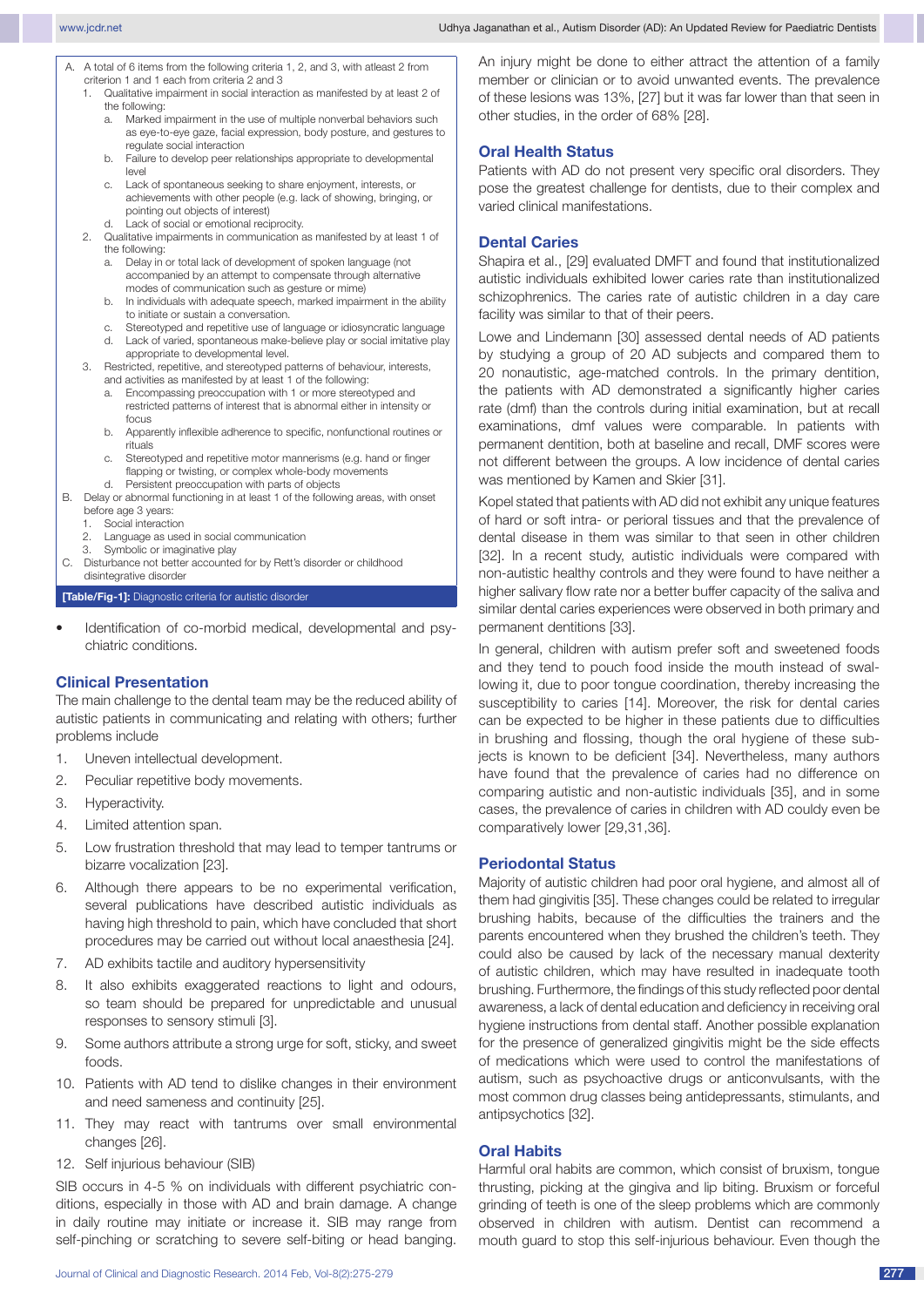communications and behavioural problems in children with autism pose challenges for the dentist, treatment given with proper planning and a lot of patience can definitely make a difference [37].

#### **Tooth Eruption**

Tooth eruption may be delayed due to phenytoin-induced gingival hyperplasia. Phenytoin is commonly prescribed for people with autism [38].

#### **Dental Injury**

The rate of dental injuries is higher among autistic children. The most common dental injury was enamel fracture and the most frequently injured teeth were the permanent maxillary central incisors [39].

#### **Malocclusion**

Patients with ASD do not present very specific malocclusions, still they do show a greater tendency towards certain malocclusions (e.g., ogival palate and anterior open bite [40].

#### **Dental Management Considerations**

AD is a heterogeneous disorder with a wide range of expressions. Therefore, treatment approaches that may yield a positive outcome in one patient may prove to be ineffective for another. Also, there are a limited number of studies that have addressed basic behaviour management techniques and procedural modifications with regards to dental treatment of children with AD.

#### **Appointment Structure**

Because of the limited attention span of AD patients short, wellorganized appointments should be planned and the waiting time should not exceed 10-15 minutes, to avoid upsets [41].

#### **Dental Environment**

Discussion of any aspect of the actual work should be avoided during the course. Light background music might be beneficial. Anyone participating in the procedure should minimize movements, because an autistic child can be easily distracted [42].

#### **Applied Behaviour Analysis (ABA)**

Applied behaviour analysis is a branch of psychology that is focused on the analysis and modification of human behaviour. ABA practices are based on the basic principles which were developed by Skinner. Baer and colleagues provided an in-depth explanation of the characteristics of ABA. Procedures based on ABA are evidence based and they have been accepted by the American Academy of Paediatrics in the management of AD. In dentistry, the use of these procedures has the potential to improve the results of traditional behaviour management procedures [43]. By increasing the likelihood of patients who accept simple and routine dental procedures; dentists can decrease the need for more intrusive procedures such as restraints and sedation [44].

#### **Visual Pedagogy**

Bäckman and Pilebro [45] in a prospective study which included clinical examinations and structured interviews, produced a series of pictures that showed a structured method and technique of tooth brushing. The pictures were placed in the bathroom or wherever tooth brushing was performed. Fourteen children with autism, who were aged between 5 and 13 years were involved. After 12 months, the amount of visible plaque was reduced. After 18 months, most of the parents found maintaining good oral hygiene easier than they had found it before the study and concluded that visual pedagogy was a useful tool for helping people with autism in improving their oral hygiene.

**Communicative Behaviour Management Techniques**

Techniques which are commonly advocated and used [30-32] for behaviour modifications in patients with AD are the same as those which are used for nonautistic individuals: tell, show, do and immediate, frequent positive and negative reinforcement, paired with firmness, wherever necessary. However, higher rate of flexibility is required to comply with quickly changing patient needs. Other recommendations which are again based on the modeling effects of constant positive reinforces, are immediate verbal praise after each accomplished step of a procedure and a prize at the end of a dental session. The oral communication should be carried out in clear, short, and simple sentences [46]. Inappropriate behaviour should be ignored [47] Hand over mouth was not considered.

## **Pharmacological Behaviour Management Techniques**

Several authors [48] have described the use of pharmacological agents. Frequently used drugs were nitrous oxide, diazepam, hydroxyzine, chloral hydrate, and promethazine, in contrast to chlorpromazine, diphenhydramine, and meperidine. The drugs were administered in different dosages and regimens, as a sole agent or in various combinations. In some patients, several different regimens and combinations were attempted, in order to be successful. Reported success rate varied from a limited 30 to 70% [49,50]. A lengthier administration and higher concentrations of nitrous oxide than usual were required to achieve the desired level of sedation in patients with AD. Giving treatment in the operating room by using general anaesthesia was considered only if all other approaches had failed.

## **Legal considerations**

Autism is a disability under the Disability Discrimination Act. According to this legislation, organizations must make reasonable adjustments to include autistic individuals; under the Disability Equality Duty, all public bodies must promote the equality of autistic individuals. As autism affects social communications and interactions, social inclusions, for instance, in leisure activities, are a particular challenge.

The range of ability and disability in autism means that individuals and their families have diverse needs. Their primary needs will change with age from early childhood and educational services, to support in adulthood, for example with employment.

## **Summary**

- 1. There is strong evidence that AD is caused by a pre or perinatal insult and that it is not a progressive degenerative process. Although males are almost four times more affected, no moderate-to-strong gene effect on the X chromosome has been detected.
- 2. Early (prior to 40 months of age) detection is important, because early therapy results in faster and greater improvement than later intervention. Paediatric dentists are well-suited to be primary health care providers for early screening of the risk group, because paediatric dental care ideally starts by age 1 and because they are particularly trained in the treatment of individuals with special needs.
- 3. Autistic individuals generally do not display specific dental findings, but compromised oral hygiene can contribute to an increased risk for caries and especially periodontitis in some patients; patients taking phenytoin or phenobarbital for seizure control are at a risk for gingival overgrowth.
- 4. Tell-show-do, voice control with short, clear commands and positive reinforcement are successful first-line management techniques for autistic patients.